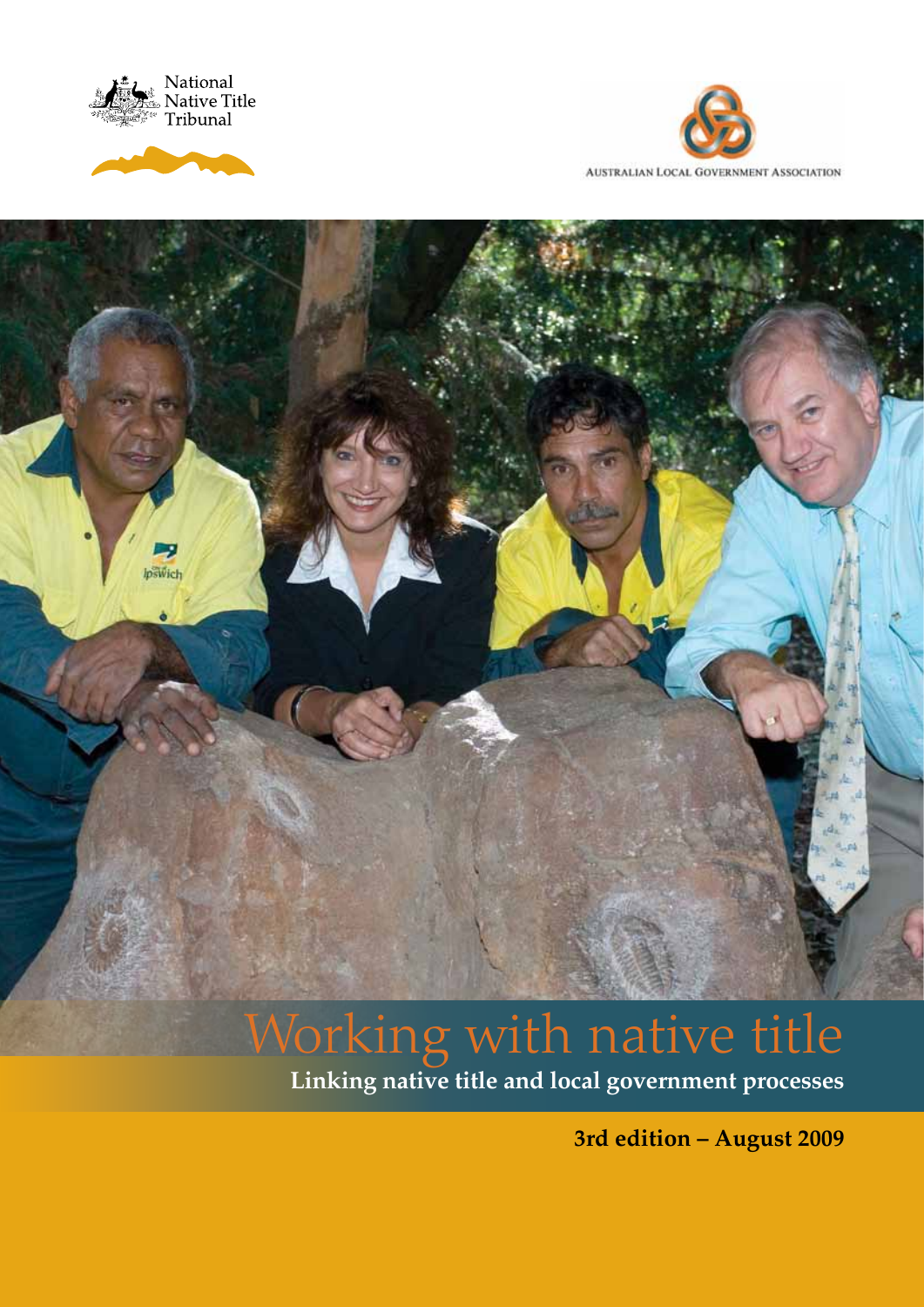### **Where can council get assistance?**

Your state/territory local government association.

### **Australian Local Government Association**

**Phone: (**02) 6122 9400

**Email:** alga@alga.asn.au

**Website:** www.alga.asn.au

### **Commonwealth Attorney-General's Department (in relation to financial assistance)**

**Phone:** (02) 6250 6770

**Website:** www.ag.gov.au

### **National Native Title Tribunal**

**Freecall:** 1800 640 501

**Website:** www.nntt.gov.au

### **Native Title Representative Body or Native Title Service Provider**

**Website:** www.ntrb.net

### **Disclaimer**

This document is provided as general information only. It does not constitute legal advice and should not be relied upon as a substitute for independent professional advice or as a basis for making decisions in relation to any particular matter.

© Copyright 2009. ISBN 978-0-9804201-6-6

*On the cover: Ipswich City Council, Queensland. Ross Anderson, Tanya Oertel, Owen Anderson and Councillor Victor Attwood.*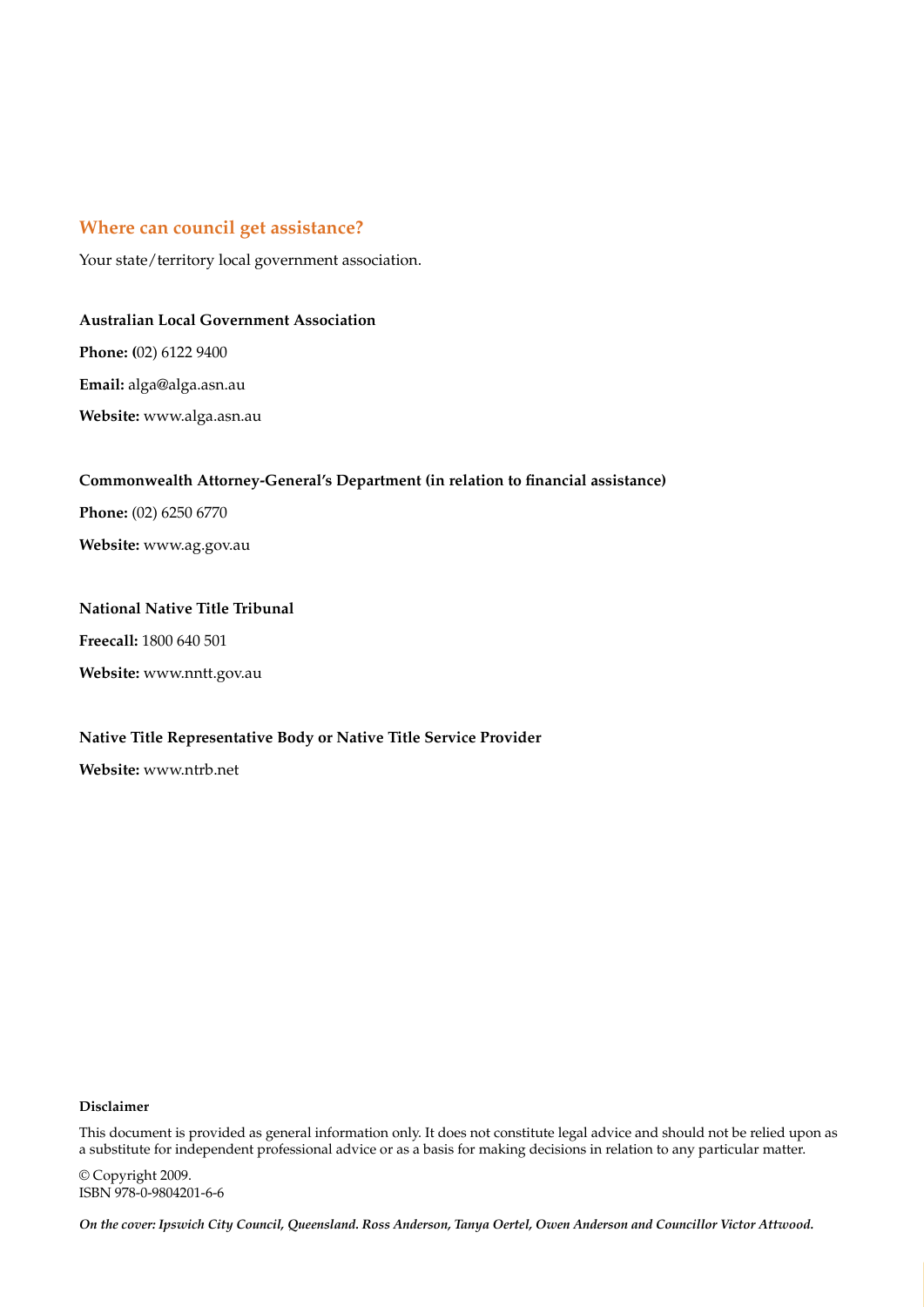# **Contents**

| How native title affects local government                  | $\overline{\mathbf{4}}$ |
|------------------------------------------------------------|-------------------------|
| <b>PART 1 - Background information</b>                     | 5                       |
| What is native title?                                      | 5                       |
| How is native title recognised?                            | 5                       |
| Where does native title exist?                             | 6                       |
| Where has native title been extinguished?                  | 6                       |
| In what situations may native title no longer exist?       | $\overline{7}$          |
| Indigenous land use agreements                             | 7                       |
| How can indigenous land use agreements be made?            | 8                       |
| Template ILUAs for local government                        | 9                       |
| Native title registers                                     | 9                       |
| How can council contact native title claimants or holders? | 9                       |
| Case study: Indigenous land use agreement                  | 11                      |
| <b>PART 2 – Specific information for local government</b>  | 12                      |
| Claim resolution and local government                      | 12                      |
| Native title compliance and local government               | 13                      |
| <b>Glossary of terms</b>                                   | 20                      |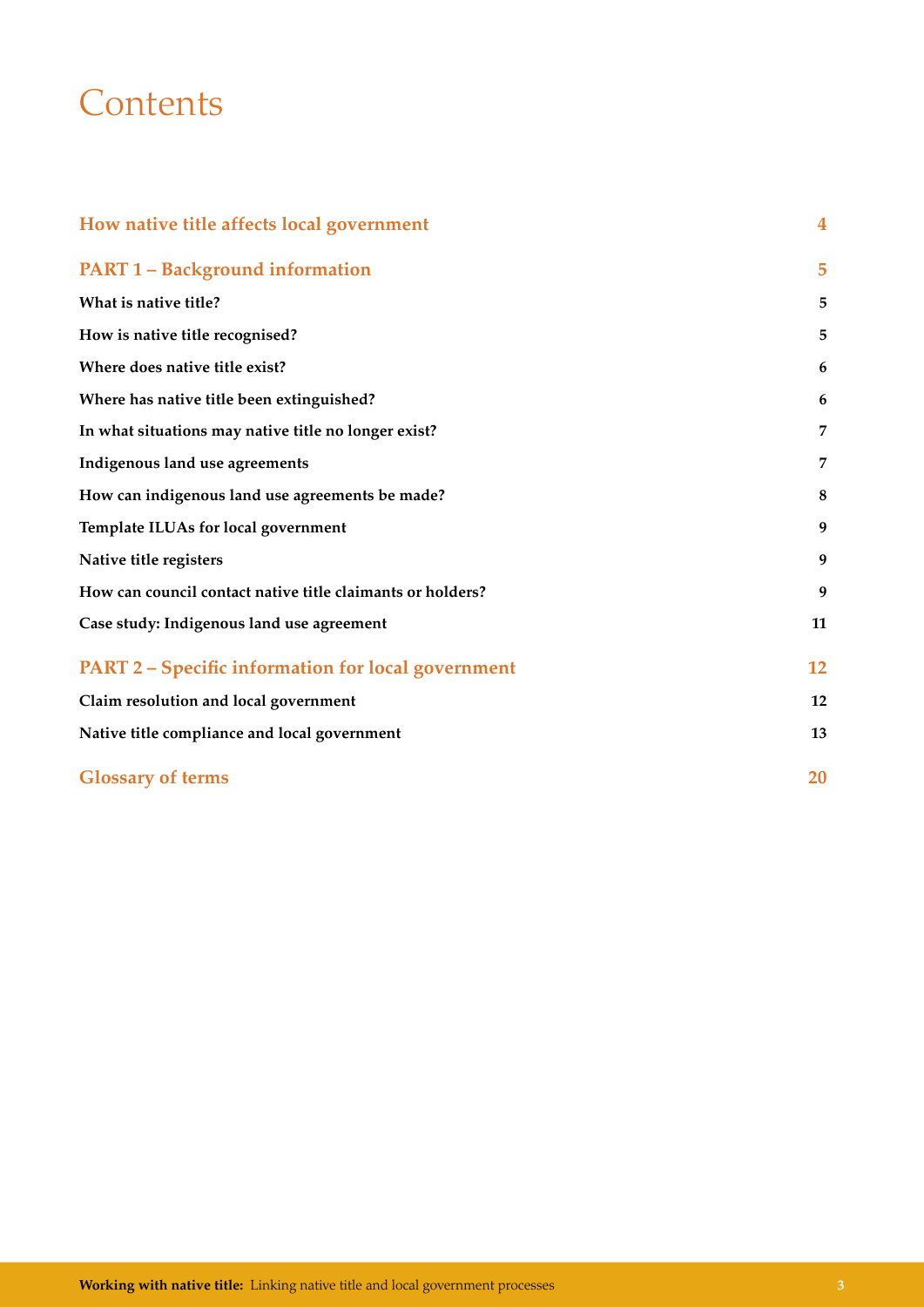# Working with native title **How native title affects local government**

Local councils need to have a good understanding of the processes involved in native title legislation. As government bodies, local councils are custodians of substantial tracts of land and carry out functions on behalf of the wider community, sometimes in areas where native title exists or may exist. Therefore, native title matters should be addressed in council's strategic, corporate and operational decision making in the same way that local councils address environment and heritage functions.

Native title can potentially affect local government in two ways:

### **Claim resolution**

Local government can be a respondent party to a native title determination application ('a claim') filed in the Federal Court. By becoming a party,

council gets to join in the process and will be able to participate in mediation and, if necessary, in court. As a party to any native title determination applications in council's area, council will be kept informed as the application progresses. The preferred approach to resolving native title claims is through negotiation and agreement rather than through litigation as many of the legal precedents about where native title exists or has been extinguished have already been determined.

This brochure outlines how local government can be involved in the claim resolution process. Councils need to consider very carefully whether they need to be a party to a native title claim as it can be a very costly exercise.



*The Native Title Act commenced in 1994. Local government activities may trigger the native title compliance procedures detailed in the Act.*

### **Compliance procedures**

Local government activities may trigger the native title compliance procedures detailed in the *Native Title Act 1993* (Cwlth). This compliance process can be complex.

The compliance procedure required for many (but not all) local government activities involves, among other things, providing native title claimants/ holders with a written notice about the proposed activity and an opportunity to comment, the same procedural rights as an ordinary titleholder or the right to negotiate, or in some cases no procedural right, depending on the nature of the future act. These procedures apply where native title exists including some areas where a native title claim has not been made, although legally they only apply where native title does exist. Because it is often difficult to tell whether native title exists in relation to particular land and waters, a council will have to do a risk assessment in relation to this issue. This is discussed in more detail later in this brochure. Council officers need to understand if and when compliance processes are triggered and which procedure applies.

This brochure provides a general overview of the statutory native title compliance regime for future acts and also explains how a council may use an indigenous land use agreement (ILUA) to fulfil its obligations.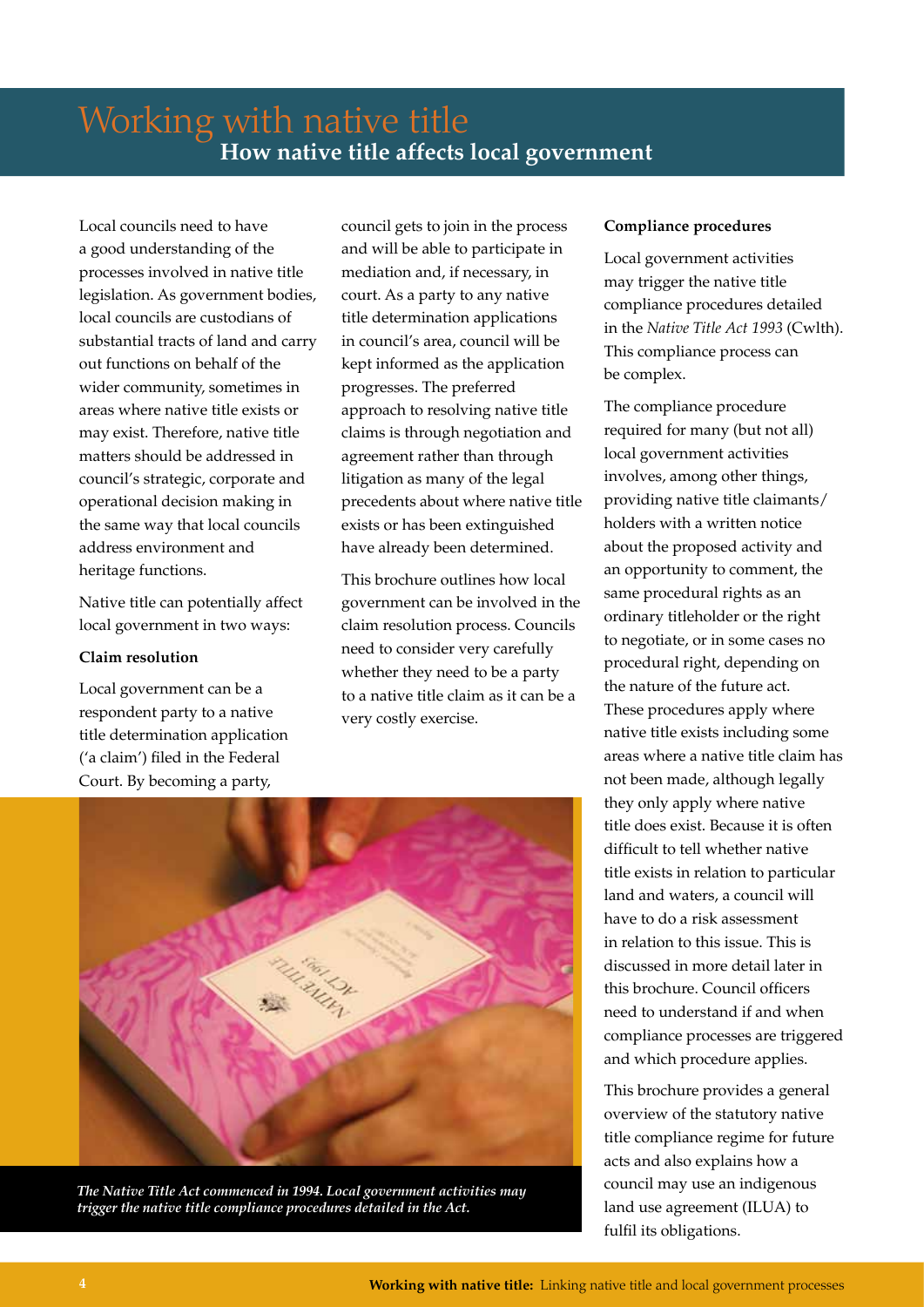## Working with native title **PART 1 – Background information**

*Eddie Mabo, and others on behalf of the Meriam People, took their claim to the High Court of Australia and were the first to have their native title rights recognised. The landmark decision paved the way for recognition of native title across Australia and led to the introduction of the Native Title Act.*

### **What is native title?**

Native title is the recognition in Australian law that some Aboriginal and Torres Strait Islander people continue to hold rights to their lands and waters which come from their traditional laws and customs.

Native title has its source in the body of law and custom acknowledged and observed by Aboriginal and Torres Strait Islander people when Australia was colonised by Britain.



### **How is native title recognised?**

Legal recognition of a particular group's native title rights and interests is sought through a native title determination application filed in the Federal Court. To gain recognition:

- there must be evidence to show the group has a 'traditional connection' to the area from sovereignty to present day
- the group continues to observe traditional laws and customs that give rise to the rights and interests they want recognised, and

• the traditional rights sought are recognised by Australian law.

A claim can be resolved by agreement when all the respondent parties are satisfied with the evidence provided and how their specific interests will be recognised and protected in any proposed consent determination. A claim can also be resolved by agreement either by withdrawal of the application or a determination that native title does not exist and some form of alternative settlement reached. If agreement cannot be reached, the court will make a final determination after hearing evidence at a trial.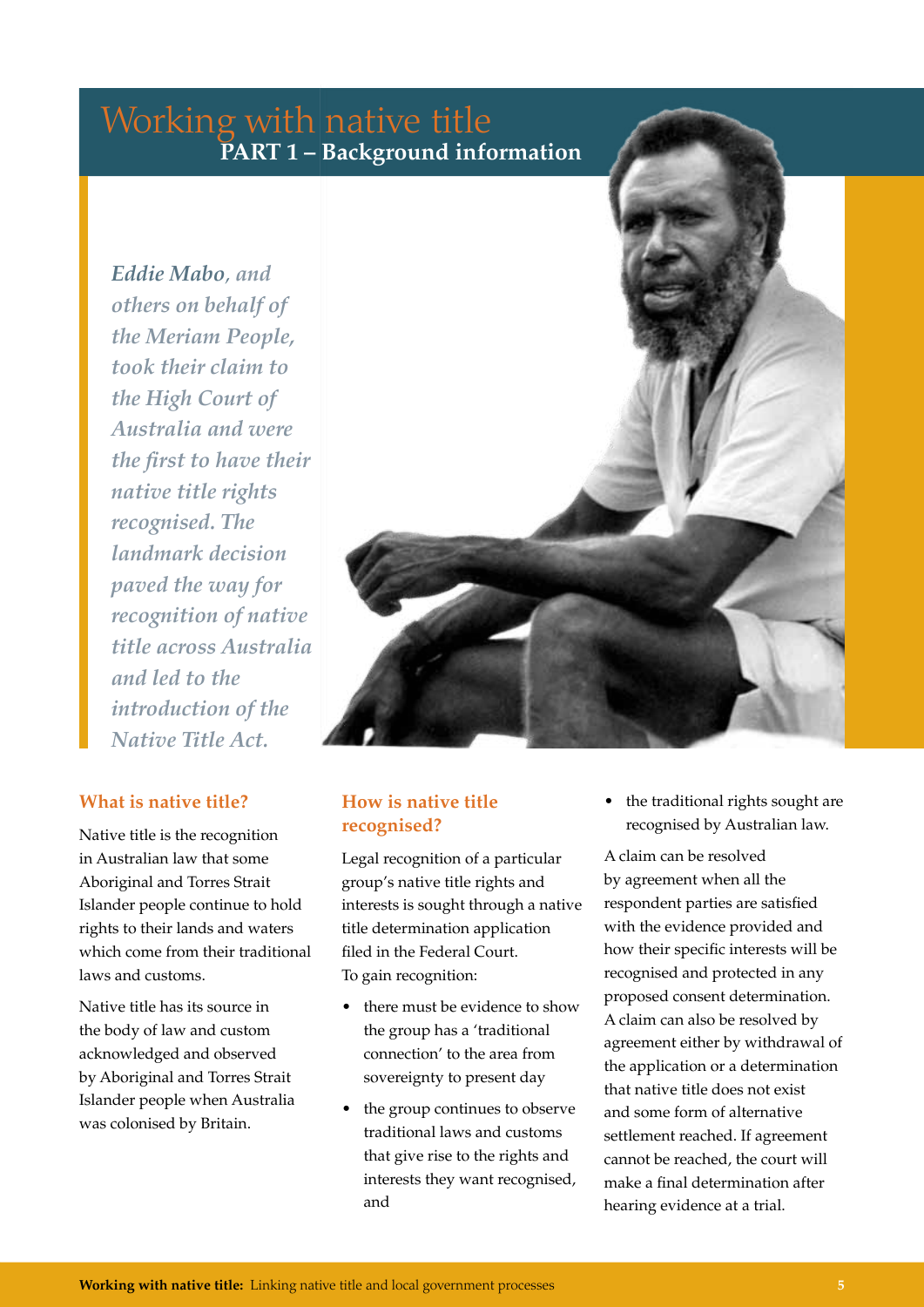### **Where does native title exist?**

An application for a determination of native title can only be made in areas where native title has not been extinguished (not recognised). Native title may exist on:

- unallocated (vacant) crown land
- some state forests, national parks and public reserves depending on the effect of state or territory legislation establishing those parks and reserves
- beaches, oceans, seas, reefs, lakes, rivers, creeks, swamps and other inland waters that are not privately owned
- some leases, such as nonexclusive pastoral and

agricultural leases, depending on the state or territory legislation they were issued under, and

• some land held by or for Aboriginal people or Torres Strait Islanders.

Generally speaking, full native title rights resembling something like freehold ownership will only be available over some unallocated (vacant) crown land, certain Aboriginal reserves and some pastoral leases held by native title holders. This means that, for most of the areas where native title is successfully claimed, the country will be shared by the native title holders and other people with rights and interests in the same area. This sharing is sometimes called coexistence.



*Native title can be recognised only in relation to certain areas of land. In most* 23 December 1996. *cases where native title is fount to exist, the country will be shared by native title holders and others with rights and interests in the area.*

Native title rights and non-native title rights can be recognised over the same area, but the native title rights cannot interfere with the rights of other interest holders.

### **Where has native title been extinguished?**

The Australian legal system does not recognise native title rights and interests in some areas where actions have been taken that extinguish native title. In those areas, native title may be partly or wholly extinguished. 'Extinguish' means to permanently not recognise native title rights and interest in an area (s. 237A Native Title Act). Except in very limited circumstances, there is no possibility for extinguished rights to be recognised after extinguishment occurs, even if the extinguishing act ceases to have effect.

Native title has been wholly extinguished on areas such as:

- privately owned freehold land (including family homes and privately owned freehold farms)
- pastoral or agricultural leases that grant exclusive possession
- residential, commercial, community purposes and certain other leases, and
- in areas where governments have built roads, airports, railways, schools and other public works on or before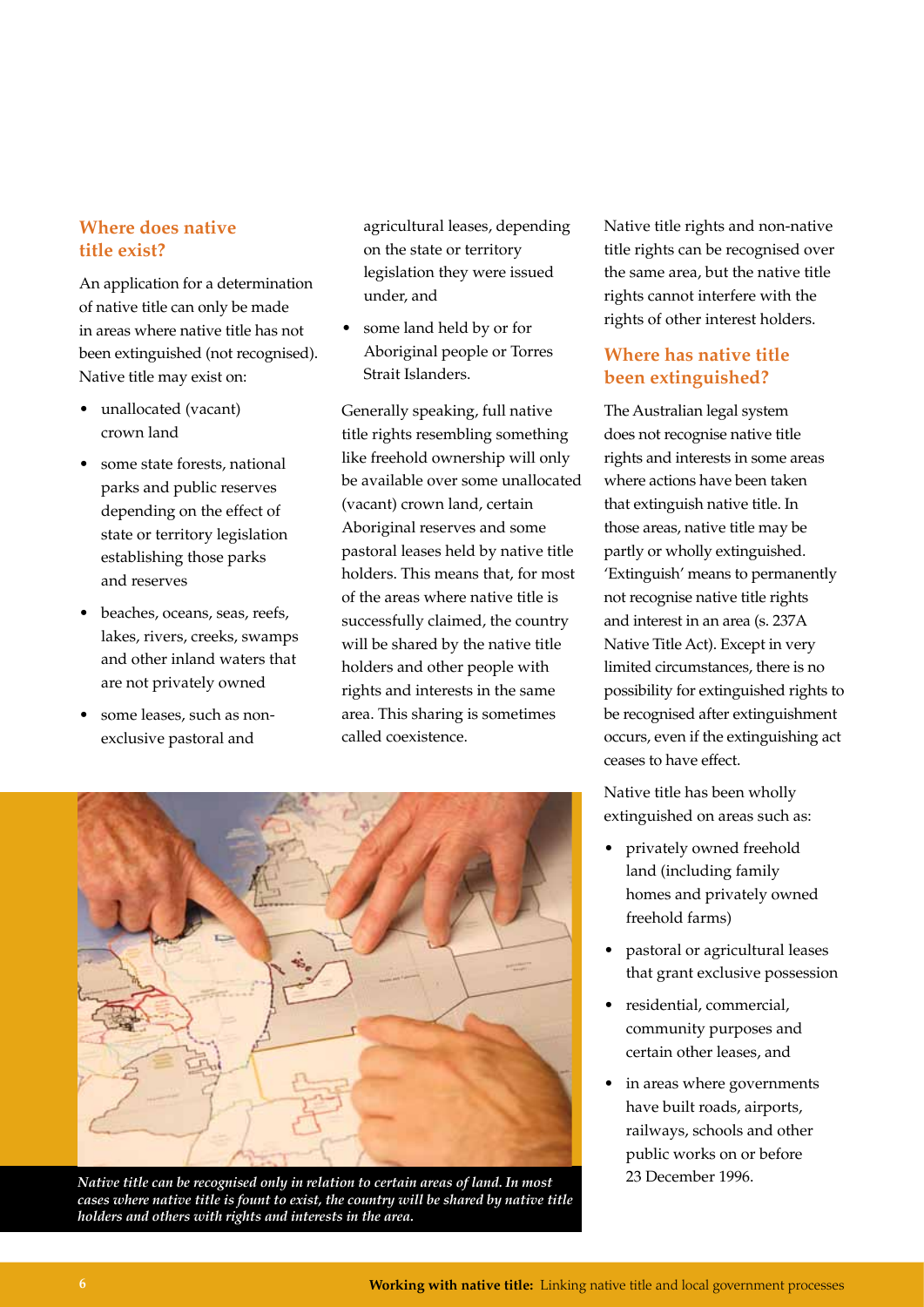These areas cannot be included in a native title determination application and are generally excluded from such applications.

### **In what situations may native title no longer exist?**

In addition to extinguishment as outlined above, Aboriginal and Torres Strait Islander people's rights and interests in relation to land and waters may have been lost, as far as Australian law is concerned, in several ways.

The Federal Court may decide for a variety of reasons that native title no longer continues to exist for an area. Factors that may influence such a determination include:

- the native title holders ceasing to exist
- the Aboriginal or Torres Strait Islander people ceasing to observe their customary laws and traditions on which their title is based
- loss of continuing connection with an area
- the Aboriginal or Torres Strait Islander people surrendering their native title to the Crown, possibly in exchange for other benefits.

Native title is not fixed for all time. The ways rights and interests are exercised can change and evolve according to traditional laws and customs.

### **Indigenous land use agreements**

An indigenous land use agreement (ILUA) is a voluntary agreement about the use and management of land and/or waters made between a native title group and other people, organisations or government agencies, including local government. The provisions for ILUAs were introduced into the Native Title Act to provide an alternative way of resolving native title matters.

An ILUA allows people to negotiate flexible, pragmatic agreements to suit their particular circumstances without having to resort to litigation or relying on the other processes for dealing with future acts within the Native Title Act.

An ILUA can be negotiated over areas where native title has, or has yet, to be determined to exist. They can be part of a native title determination, or settled separately from a native title claim. ILUAs may be made about any native title matters the parties want to have an agreement about. For example, ILUAs can be made on the following matters:

- native title holders agreeing to a future development
- how native title coexists with the rights of other people
- access to an area
- extinguishment of native title rights and interests
- compensation.



*Indigenous land use agreements allow people to negotiate flexible, pragmatic agreements to suit their particular circumstances without resorting to litigation.*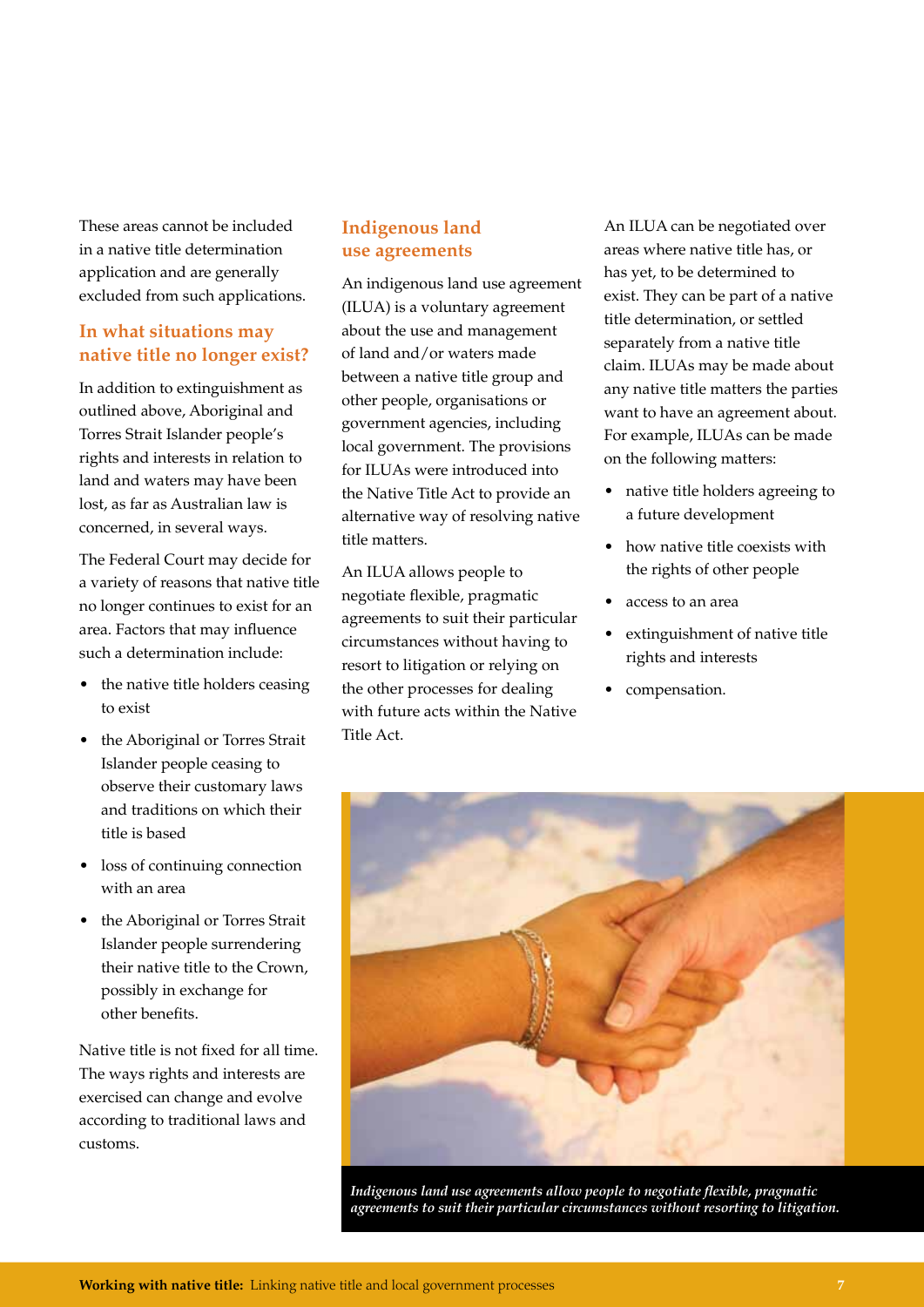The advantage of an ILUA is its flexibility – it can be tailored to meet the needs of the parties involved and their particular land use issues. By making agreements, Aboriginal and Torres Strait Islander people may gain benefits such as recognition of their native title rights and interests, employment opportunities and/or compensation. Other parties to the agreement may be able to proceed with new uses or development of their land for other purposes.

### **How can indigenous land use agreements be made?**

Courts are not involved in the ILUA process – it is conducted entirely between the parties who wish to negotiate the agreement. Councils wanting to make an ILUA should first seek legal advice. The National Native Title Tribunal may provide assistance if requested, to negotiate an ILUA.

There are three different types of ILUAs:

- body corporate agreements
- area agreements, and
- alternative procedure agreements.

The type of agreement will depend on the circumstances, the area involved and the nature of the issues to be resolved. It is important that the right type of agreement is selected.

Once an agreement is finalised, the parties can apply to the

Native Title Registrar to have it registered. If the ILUA satisfies all the conditions set out in the Native Title Act, the Native Title Registrar is required to notify the public (only for area agreements and alternative procedure agreements) and others that the parties have applied for registration of the ILUA.

If all the conditions have been met and any other obstacles to registration (e.g. objections to registration, if relevant) have been resolved, the ILUA is placed on the Register of Indigenous Land Use Agreements. It takes about six months to register area and alternative procedure agreements. Body corporate agreements can be registered in a speedier manner but are only available if there is one or more Registered Native Title Bodies Corporate for the whole of the agreement area. A registered ILUA binds not only all the parties to the terms of the agreement, but also all the native title holders to the area even if they were not involved in the agreement. An ILUA can bind the parties for only a stated period, or may bind the parties in perpetuity subject to agreed termination conditions. A registered ILUA may enable development to take place on the land or waters and generally limits compensation payable to the native title group to that provided for in the agreement. The ILUA will then remain on the register unless it expires, parties advise the Registrar that they wish to terminate the agreement, or other specific circumstances occur (e.g. a determination is made and the native title holders are different to those who signed the ILUA).

### **Template ILUAs for local government**

The Local Government Association of Queensland has developed a template local government ILUA that covers all the issues outlined above, as well as cultural heritage compliance and related local issues. This template can be downloaded from www.lgaq.asn.au.

The Local Government Association of South Australia has developed a template local government ILUA that sets out an alternative native title and cultural heritage compliance process. This template can be downloaded from www.lga.sa.gov.au.

These templates may be helpful in working out what needs to be included in an ILUA involving local government, noting that the templates may need to be adapted to meet the particular circumstances.

A range of information and publications are also available on the National Native Title Tribunal's website at www.nntt.gov.au.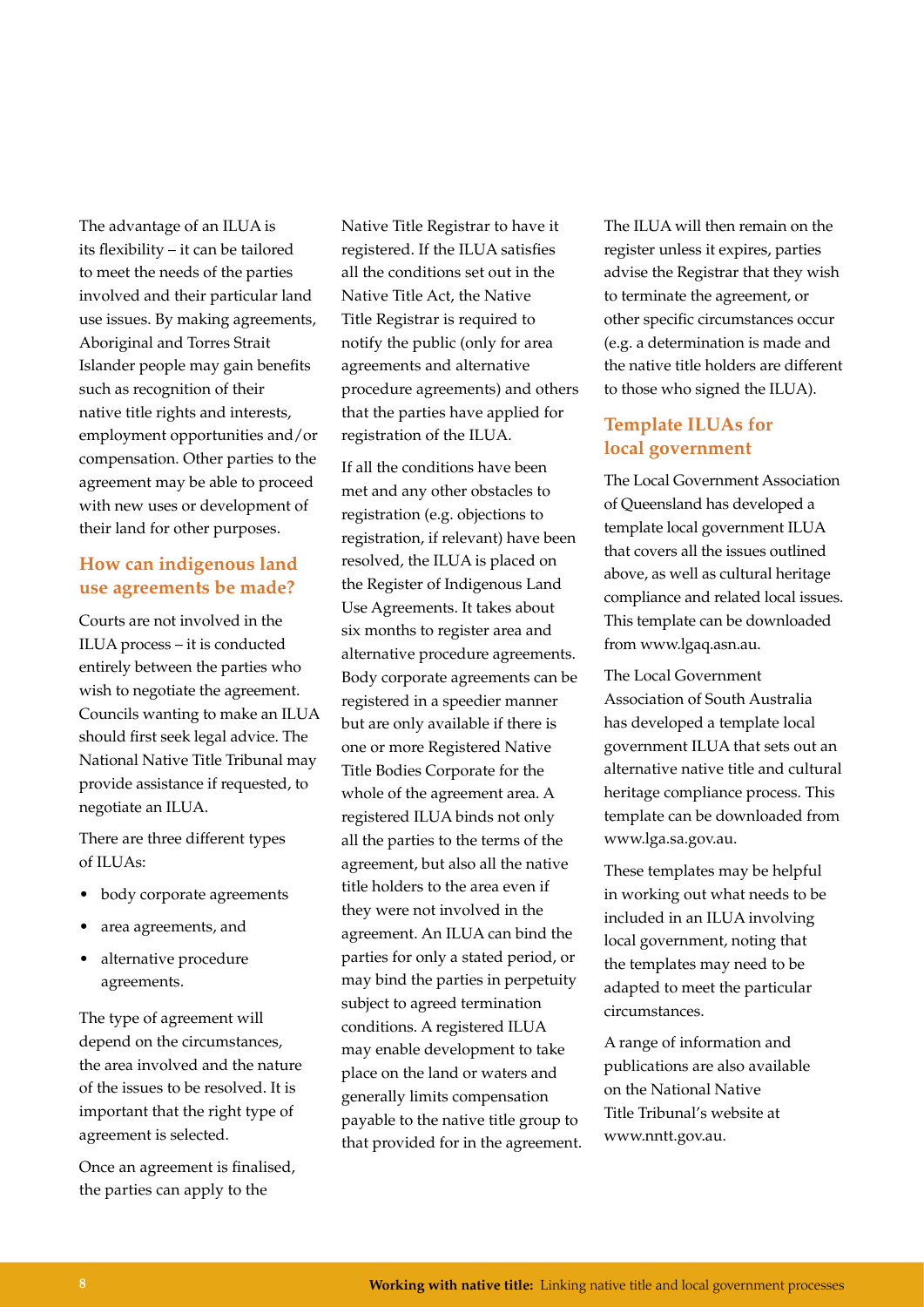

*Template agreements for local government are available from both the Queensland and South Australian local government associations.*

### **Native title registers**

The Native Title Registrar maintains three formal registers:

- the National Native Title Register
- the Register of Native Title Claims
- the Register of Indigenous Land Use Agreements.

If a claimant application fails the registration test or is waiting to be considered for registration, the details are kept on a Schedule of Applications at the National Native Title Tribunal.

All three formal registers and the Schedule of Applications can be searched by the public.

### **How can council contact native title claimants or holders?**

The notification of a native title determination application that council receives from the National Native Title Tribunal will generally include the contact details for the nominated representative of the claimants. You can contact this person or you can approach the relevant Native Title Representative Body (NTRB) or Native Title Service Provider (NTSP).

The Native Title Act enables the Federal Minister responsible for Aboriginal and Torres Strait Islander matters to appoint NTRBs or NTSP to represent the interests of Aboriginal peoples

or Torres Strait Islanders within a particular region on native title matters. These bodies may be local indigenous land councils or legal aid services that have a special responsibility to assist and represent native title holders and claimants. To find the relevant NTRBs or NTSP for your area visit www.ntrb.net.

For any notices sent to the NTRB or NTSP that relate to land or waters within their area of responsibility, the NTRB or NTSP has a responsibility to bring to the attention of any person who they are aware of that holds or may hold native title in relation to the land or waters and to advise them of any time limits that may apply. The NTRB or NTSP also has the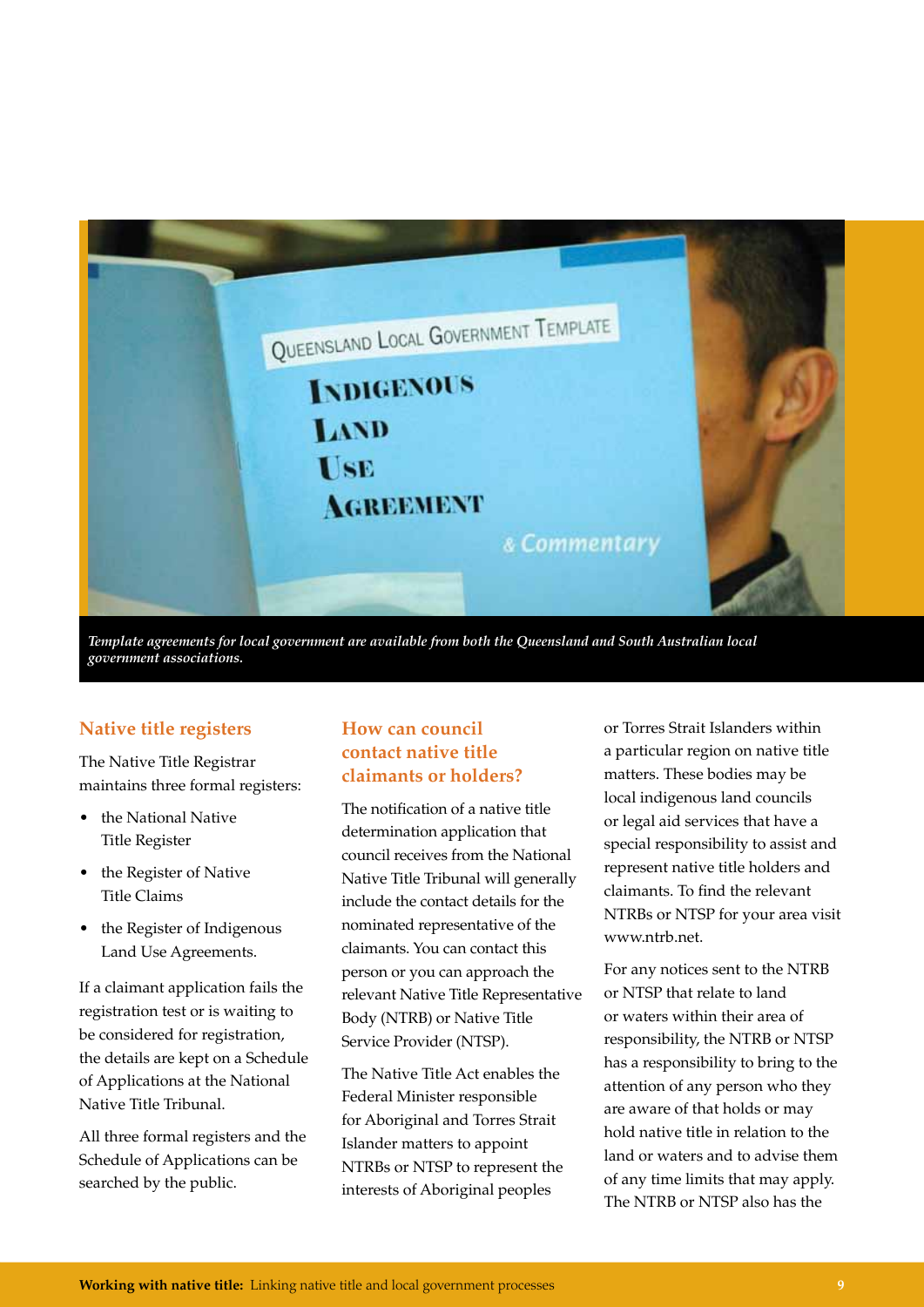role of assisting native title holders or applicants by representing them or facilitating their representation in consultations, mediations, negotiations and proceedings in relation to native title applications, future acts, ILUAs or other agreements relating to native title matters, rights of access, and any other matters relating to native title or the operation of the Native Title Act. They may also be able to assist council with protocols and communication with the native

title holders or claimants. It is advisable therefore, to establish good working relations with the relevant NTRB or NTSP.

If a determination has been made by the Federal Court that native title exists in relation to a particular area, then details of the determination will be entered onto the National Native Title Register held by the National Native Title Tribunal. The entry on the Register will usually include

contact details for the native title holders or their representative once a native title body corporate for the area has been determined. There may be a gap between the determination of a native title claim by the Federal Court that native title exists in a particular area and the determination of the Prescribed Body Corporate that will hold the native title rights and interests on trust for the common law holders or be the agent for the native title holders.



*A list of Native Title Representative Bodies and Native Title Service Providers is available from www.ntrb.net.*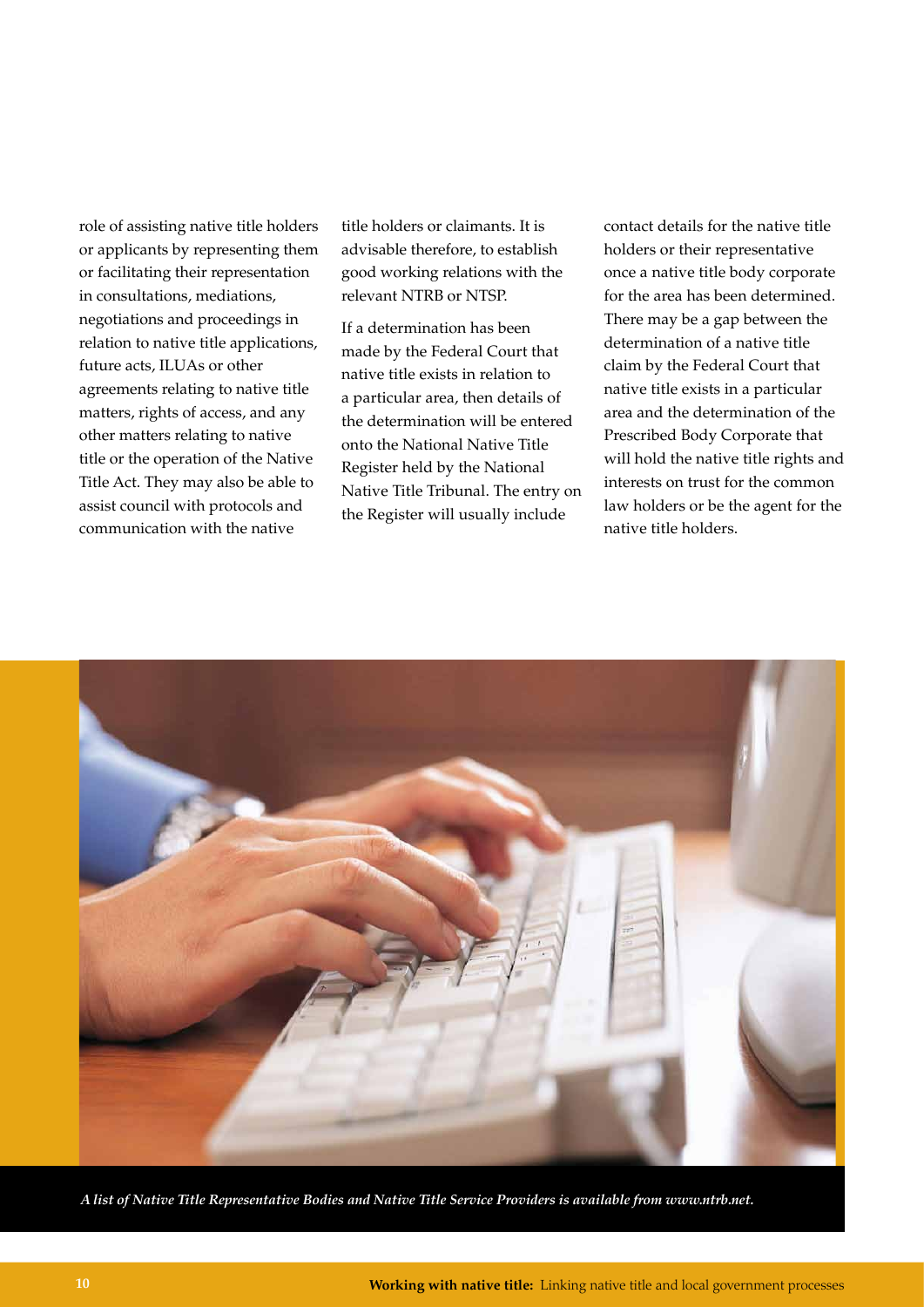### **Case study: Indigenous land use agreement**

**Ipswich land use agreement** 

**Signed in January 2008 between the Ipswich City Council and the Jagera, Yuggera and Ugarapul People.** 

The entire Ipswich City Council region is covered by the Jagera, Yuggera and Ugarapul People's native title claim, which was lodged over an area in Queensland's south-east. Soon after the claim was lodged in 2003, the council indicated a



willingness to start negotiating. The first mediation meeting was convened by the National Native Title Tribunal in July 2005. A memorandum of understanding was signed in November 2006 and an agreement in principle was reached in November 2007. Once the agreement was authorised by both parties the indigenous land use agreement was formally signed on 30 January 2008.

Deputy mayor Victor Attwood said of the agreement: "I wholeheartedly recommend that local government resolve native title issues through negotiation. I hope that the Ipswich agreement, which is the first of its kind in Queensland, can pave the way for other local governments. I am proud that Ipswich City Council has been able to demonstrate worldclass leadership in the areas of native title and Aboriginal cultural heritage protection through this agreement. The Ipswich agreement has already been used as a template by the Toowoomba City Council which was able to negotiate an ILUA with the Jagera, Yuggera and Ugarapul People over the Table Top Mountain area."

*Ipswich City Council, Queensland. Councillor Victor Attwood, Tanya Oertel, Owen Anderson and Ross Anderson.*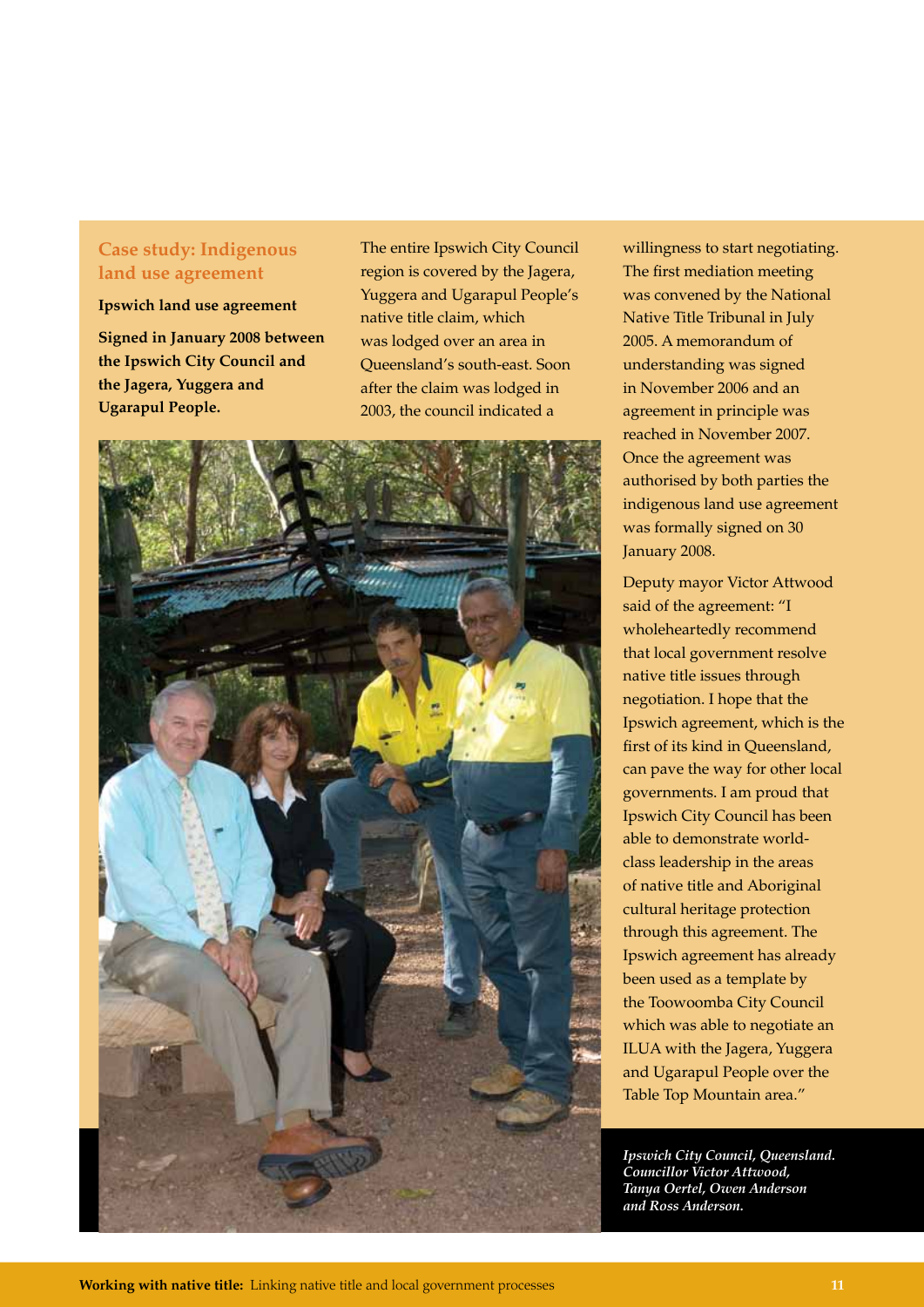### **Claim resolution and local government**

The native title claim resolution process commences when an application for a determination of native title is filed in the Federal Court. A number of years may elapse between the filing of an application and its finalisation by a court determination stating either that native title rights and interests exist, exist in relation to only part of the claim area or do not exist in relation to part or all of the area.

Local government will receive a notice about how to become a respondent party to any claim within its area. This notice which is sent by the National Native Title Tribunal, advises of the date by when a council must inform the court that it wants to be a party. A council may become a respondent party after the notice period closes by filing a formal application that must then be heard by the court. Before the notice period closes, the council need only complete and return a form to the court. Only a respondent party can be heard by the court and participate in mediation.

A claim may be resolved in four ways:

• consent determination – native title is/is not recognised with the agreement of all necessary respondent parties over some or all of the area

- contested final hearing there is a final court hearing because the agreement of all necessary respondent parties cannot be achieved
- very rarely, and usually as part of a comprehensive agreement, native title is surrendered to the state and the claim is discontinued. There may also be an agreement to a consent determination being made that native title does not exist, in conjunction with, or without, a surrender
- a native title claim can also be struck out, dismissed by the court or discontinued by the applicants by leave of the court and before final determination orders are made.

There have been several landmark and important contested cases, but in recent years many more claims are being resolved through mediation and consent determination rather than through litigated hearings. At such hearings, the main participants are the applicant claim group and the state or territory governments. Contested hearings are expensive, time consuming and when the court determines that native title continues to exist in a particular area, all the affected parties (including local government) may need to negotiate about what this means 'on the ground' in terms of sharing the same area of land or waters.

### **Resolution by agreement**

Local government can reach agreement with a claimant group to ensure its interests are recognised and taken into consideration regardless of how a claim is resolved. What may be needed is agreement on how the rights and interests can interact. Such an agreement provides local government with legal certainty and also an opportunity to work constructively with native title claimants and the local Aboriginal or Torres Strait Islander community on broader community outcomes of mutual benefit.

Negotiations can commence at any time in the claim resolution process. A mediator can assist parties reach a workable agreement.

Upon application, the Commonwealth Attorney-General may provide financial assistance to meet council's legal costs associated with the resolution of a claim through negotiation. Limited assistance is available for contested court hearings. Details about this scheme are available at www.ag.gov.au.

Local government should seek professional legal advice before commencing native title negotiations as it is a very complex and technical area of law.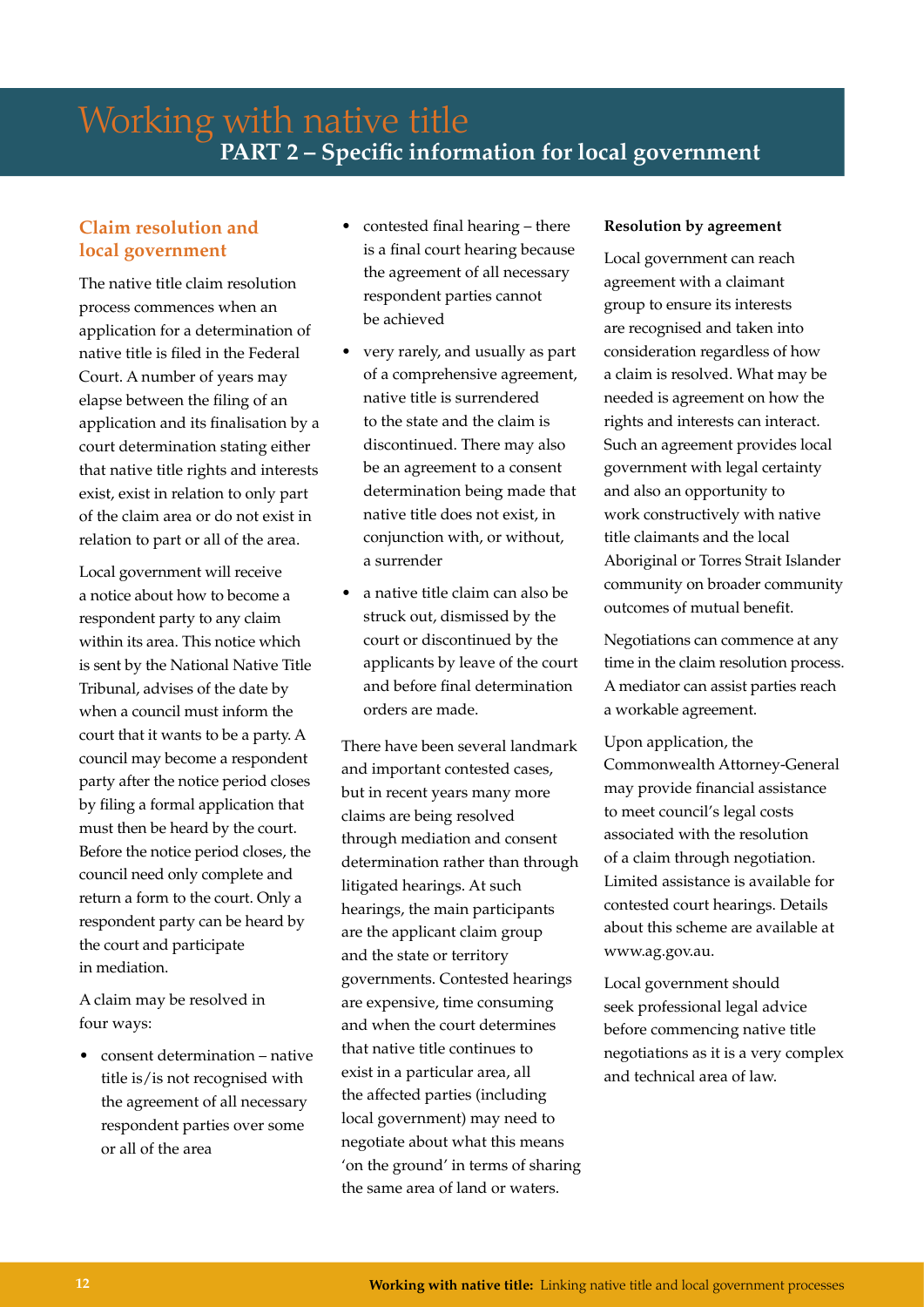### **Native title compliance and local government**

Some things that councils do in relation to land or waters may affect native title rights and interests (whether or not native title has been formally recognised in a particular area). When carrying out certain types of activities or when planning an activity or development in areas where native title exists or may exist, councils will need to consider the possible impact of their activities on native title rights and interests. Acts that affect native title are termed future acts in the Native Title Act.

The Native Title Act includes a compliance regime and these procedures should be captured in local government operational risk assessments, in a similar way to statutory obligations for environmental and heritage protection.

Aboriginal and Torres Strait Islander cultural heritage protection is also an important issue that should be included in local government operational risk assessments. This is a separate and distinct legal issue governed by state or territory legislation. Local government should be familiar with its state or territory legislation and seek to address

native title and cultural heritage compliance issues concurrently.

### **What scenarios are councils likely to find?**

A native title assessment should be carried out at the beginning of any work plan or project assessment process. The first step is to ascertain which of the following scenarios may be applicable in the location of the proposed activity or future act.

There are five possible scenarios that councils are likely to come across in relation to native title. Each scenario requires a different response. The table on the next page sets out the five scenarios and the possible courses of action in relation to future acts.

### **How the future act regime works**

There are three critical factors involved in dealing with future acts:

- working out whether the proposed act or activity is a future act
- who will be responsible for carrying out the future act (i.e. council, state government or private person/organisation)
- working out which procedure must be followed for the act to be lawful and valid in so far as native title is concerned.

### **1. Is the proposed activity a future act?**

A future act has three essential characteristics. The act or activity:

- must occur on or after 1 January 1994 for non-legislative future acts or 1 July 1993 for legislative future  $\arctan$
- must affect an area where native title exists or may exist and
- must affect (extinguish, impair, or in some way limit) the continued existence or enjoyment of native title.

If an act does not affect native title in any way, the future act regime will not apply.

**2. Who is going to carry out the future act and who is responsible for ensuring its validity?**

It is important to establish clearly who is going to be responsible for carrying out the future act. For example:

- is the council going to be carrying out the activity? or
- is the state or territory going to be carrying out the activity? or
- is the council going to carry out the activity under delegated authority from the state or territory?

*<sup>1</sup> For an act to be a future act the act must consist of the making, amendment or repeal of legislation on or after 1 July 1993, or if it is any other act it must take place on or after 1 January 1994. However, if native title does not exist because of certain valid past acts or certain valid intermediate period acts or where the extinguishment of native title has been confirmed under the Native Title Act (ss. 23A to 23JA), then the future act provisions of the Act do not, indeed cannot, apply.*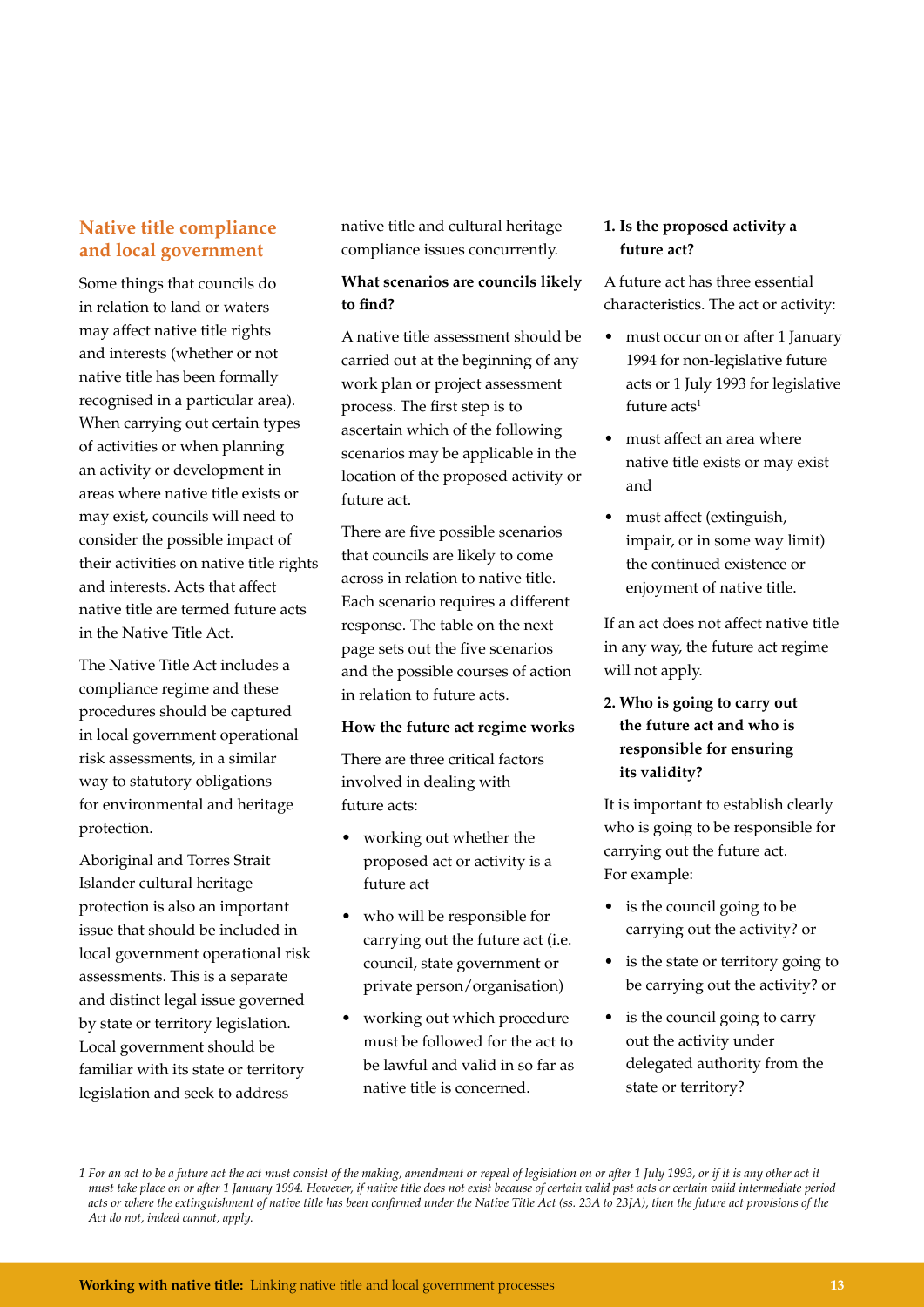| <b>Scenario</b>                                                                                                                                                                                     | <b>Proposed action</b>                                                                                                                                                                                                                                                                                                                                                                                                                                                                                                                                                                                                                                        |
|-----------------------------------------------------------------------------------------------------------------------------------------------------------------------------------------------------|---------------------------------------------------------------------------------------------------------------------------------------------------------------------------------------------------------------------------------------------------------------------------------------------------------------------------------------------------------------------------------------------------------------------------------------------------------------------------------------------------------------------------------------------------------------------------------------------------------------------------------------------------------------|
| An application for a determination<br>of native title has been lodged<br>with the Federal Court and is<br>being processed. It may be a<br>registered application or an<br>unregistered application. | Native title may exist or may have been extinguished. Council needs to undertake a<br>risk assessment and ascertain whether the proposed act is in an area where native<br>title exists or may exist. Before a determination is made by the courts, options include<br>developing an ILUA or following the other processes for future acts in the Native Title<br>Act.                                                                                                                                                                                                                                                                                        |
| The applicants may have<br>discontinued an application<br>with the leave of the court, or<br>the court may have struck out<br>or dismissed an application.                                          | As with the above scenario, native title may exist or may have been extinguished.<br>Council needs to undertake a risk assessment to ascertain whether the proposed act is<br>in an area where native title exists or may exist.                                                                                                                                                                                                                                                                                                                                                                                                                              |
| A determination has been<br>made that native title exists<br>in some areas and/or has been<br>extinguished in other areas.                                                                          | If a determination has been made by the Federal Court or High Court that native<br>title has been extinguished, then native title is no longer a consideration for that<br>area. If this is the case, and it is appropriate to do so, council may wish to work with<br>the native title party to seek associated outcomes. Aboriginal or Torres Strait Islander<br>heritage protection may still need to be considered.<br>However, if a determination has been made by the courts that native title exists, then<br>options include developing an ILUA or following the other processes for future acts in<br>the Native Title Act as required.              |
| There are no known native title<br>holders, but native title may exist.                                                                                                                             | Council needs to undertake a risk assessment and ascertain whether the proposed<br>act is in an area where native title exists or may exist. If native title may still exist in an<br>area, then council can lodge a non-claimant application with the Federal Court and<br>may be able to obtain s. 24FA protection for a particular future act(s) in the area.<br>Aboriginal or Torres Strait Islander heritage protection may still need to<br>be considered.                                                                                                                                                                                              |
| There is a registered ILUA on<br>the Register of Indigenous<br>Land Use Agreements.                                                                                                                 | If a registered ILUA exists for a particular area then it may provide that certain<br>procedures must be followed. If council is a party to the ILUA, any future act processes<br>already agreed under the ILUA must be followed. If not, then another ILUA can be<br>negotiated, or the other processes for future acts under the Native Title Act will need<br>to be followed.<br>If the ILUA includes the surrender of native title for a particular area, then native title<br>is no longer a consideration in relation to that particular area. However, Aboriginal or<br>Torres Strait Islander heritage protection may still need to<br>be considered. |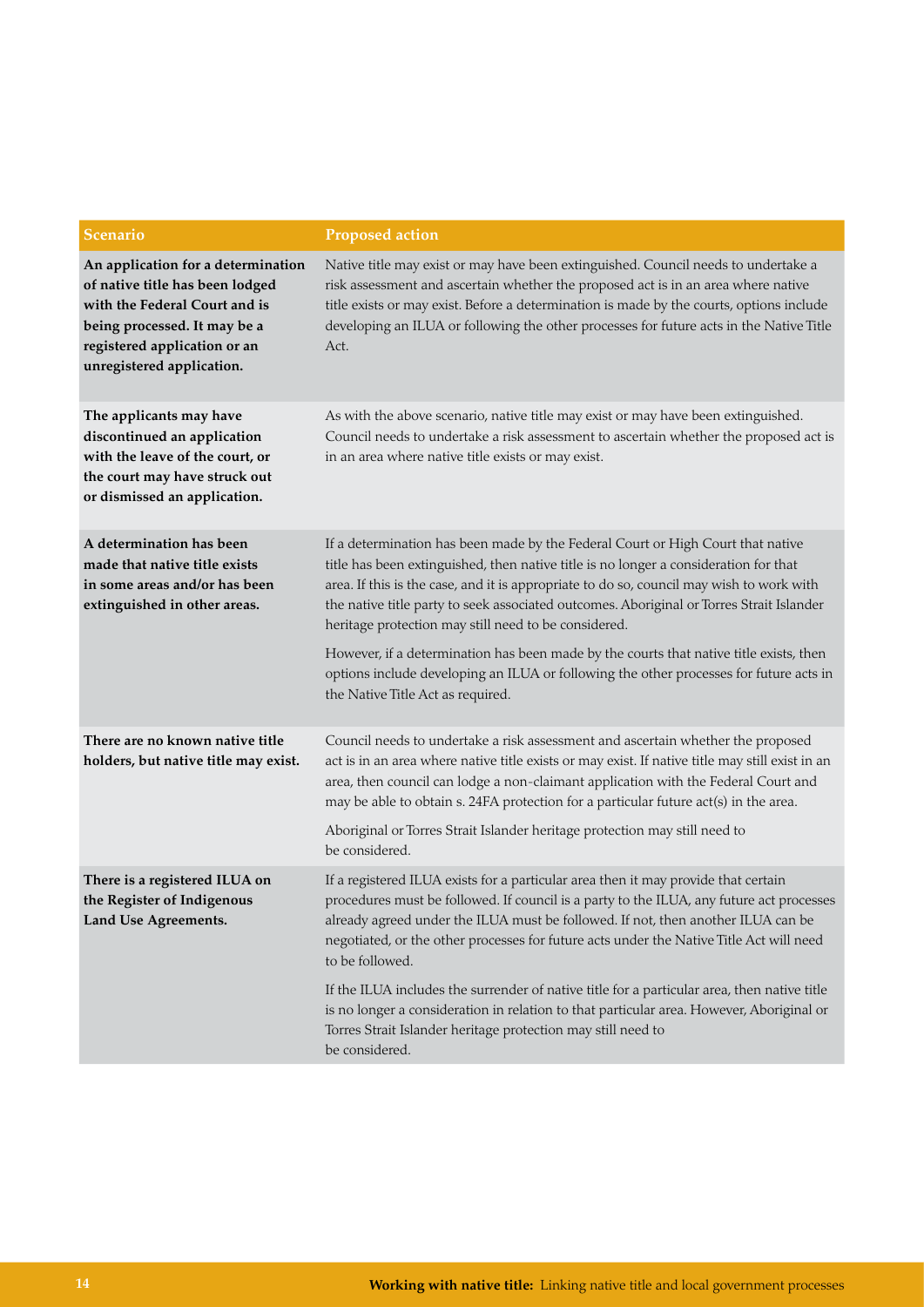This will assist in identifying who will be responsible for making sure the correct processes are followed and, where an ILUA is used, who should be parties to the ILUA. The state or territory government may not need to be party to the ILUA so long as it is satisfied that a registered ILUA covers the doing of a future act.

A council may identify the officer responsible on a project-by-project basis, or allocate this responsibility for all projects to a specific officer. It should be clear who is responsible within a council for either completing or overseeing the completion of the necessary native title clearance compliance procedures.

### **3. Which procedure must be followed?**

If an ILUA is not used, the future act provisions of the Native Title Act provide the native title holders and registered native title claimants with certain procedural rights. This means that they have certain rights that should be afforded as part of the procedures that are to be followed when it is proposed to do a future act. Depending on the act involved, these rights include:

- the right to be notified and
- the opportunity to comment or
- the right to be consulted or
- the right to negotiate or
- the right to object or

• the same rights as an ordinary title holder (freeholder).

The future act regime within the Native Title Act includes a number of categories for different types of future acts (see table on page 17).

In order to follow the correct procedure, it is necessary to identify the correct category:

- the first category relates to situations where the native title holders or claimants are known and provides for the making of ILUAs
- the second category relates to situations where there are no known native title holders. The procedure available is referred to as a 'non-claimant application'. This is an application by a person who holds a non-native title interest in relation to the area, for a determination that native title does not exist for that area. Some councils have used this procedure to be sure their future act is valid and can't be undone at a later date. However, this procedure is not available where there are registered native title claimants for the area or there is a determination that native title exists for the area
- the remaining categories relate to specific types of activities. That is, the nature of the proposed future act will determine which procedural right to which the native title

holders or registered claimants will be entitled.

### **The future act hierarchy in the Native Title Act**

The future act provisions are hierarchical (see table 1). To the extent that a future act is covered by a particular provision in the future act hierarchy in the Native Title Act, it will be made valid by that particular provision and will not be covered by any provisions relating to a category lower in the list. It is also important to note that where a future act is covered by a registered ILUA the other procedures for dealing with future acts do not have to be considered.

By checking the hierarchy and following the correct processes for the relevant category set out in the Native Title Act, council is able to ensure that a proposed future act will be valid. Identifying which category in the future act hierarchy applies and how the procedures are to be complied with can be a difficult task and if a council does not have a specialised officer trained in this area it may be necessary to obtain professional advice.

In some circumstances the future act requirements of the Native Title Act can be satisfied by negotiating an ILUA, provided the relevant parties are willing to negotiate an agreement and have it registered. Sometimes ILUAs may be difficult to negotiate and get registered so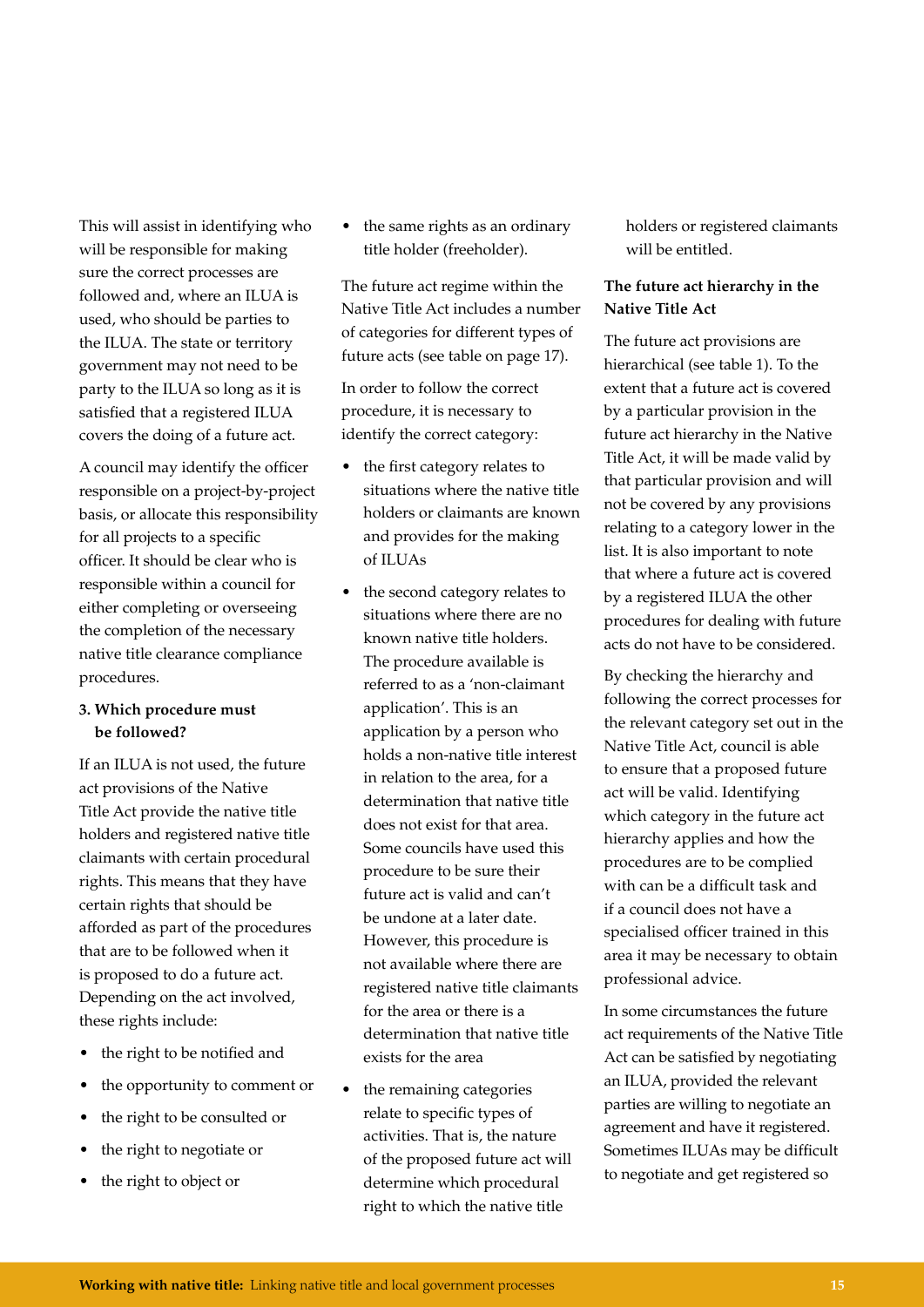it may be simpler and more costeffective for council to follow the appropriate processes in the other relevant provision for future acts in the Native Title Act.

If a particular future act is not covered by any of the provisions in the future act hierarchy, it can only be validly done by way of an ILUA or following compulsory acquisition of the native title rights and interests. Unless a future act is covered by one of the provisions in the future act hierarchy, including by way of an ILUA, the future act is invalid to the extent that it affects native title (s. 24OA of the Act).

If it is not possible or appropriate to use an ILUA, then the compliance procedures under the future act hierarchy must be followed in areas where native title exists or may exist. The

Native Title Act also stipulates who must receive notification of a proposed future act. These vary depending on the circumstances, but generally include:

- the Native Title Representative Body or Native Title Service Provider funded to perform the relevant functions of a Native Title Representative Body
- the Registered Native Title Body Corporate in an area where a determination has been made by the Federal Court that native title exists and there is a registered native title body corporate for the area
- the registered native title applicants where
	- a native title determination application has been filed with the Federal Court and entered on the Register

of Native Title Claims maintained by the National Native Title Tribunal and

– a determination that native title exists has been made by the Court but a determination as to the Prescribed Body Corporate to hold those rights or act as agent of the native title holders is still pending.

### **What are low impact acts?**

If there has not yet been a determination of native title, a council may carry out low impact acts in relation to areas where native title exists or may exist without having to follow any future act procedures under the Native Title Act. The Act operates on the assumption that certain low impact acts will have minimal impact on native title.

A low impact act can take place over an area before a determination is made that native title exists without public notice or negotiation with any potential native title holders. A low impact act may no longer be regarded as a low impact act once a determination has been made that native title exists in an area.

*The Native Title Act sets out the correct processes for future acts. Following the correct processes enables council to ensure proposed future acts will be valid.*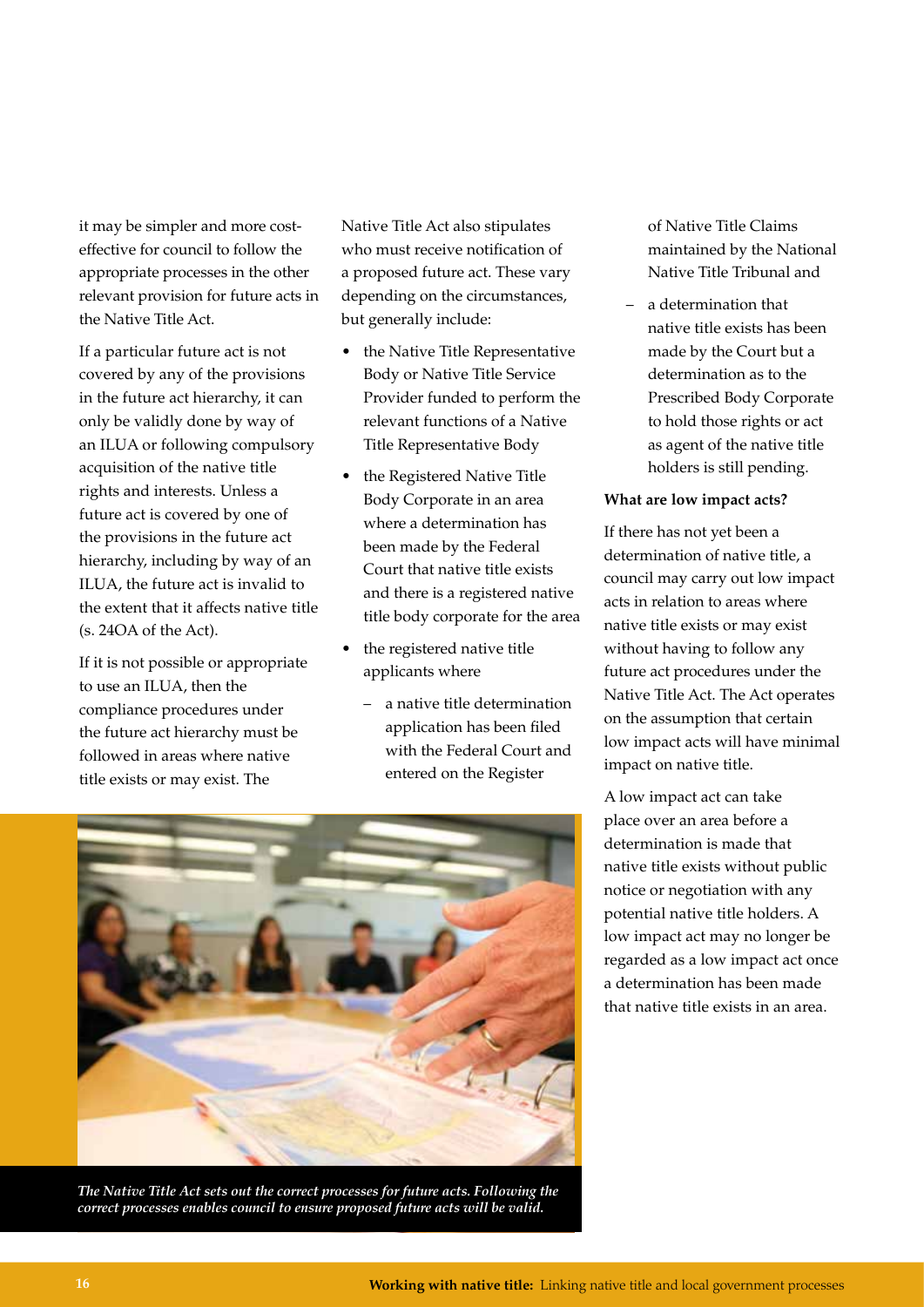### **Table 1 – Future act hierarchy in the Native Title Act**

| <b>Future act category</b>                                                                                                                                                                                   | Outcome or procedural rights                                                                                                                                                                                                                                                                                                                                                                                                                                                                                                                                                                                                                                                                                                                               |
|--------------------------------------------------------------------------------------------------------------------------------------------------------------------------------------------------------------|------------------------------------------------------------------------------------------------------------------------------------------------------------------------------------------------------------------------------------------------------------------------------------------------------------------------------------------------------------------------------------------------------------------------------------------------------------------------------------------------------------------------------------------------------------------------------------------------------------------------------------------------------------------------------------------------------------------------------------------------------------|
| Indigenous land use<br>agreements (ILUA)<br>(s. 24BA-24EC)                                                                                                                                                   | Does council want to enter into an ILUA to validate a future act instead of using the<br>other processes under the Act? Where relevant, ILUAs may provide for future act(s) to<br>be done, or the surrender of native title, or to validate future acts that have already been<br>done invalidly. In some circumstances it may not be possible to use an ILUA. For example,<br>where there are competing claimants and there may not be sufficient time to negotiate<br>an ILUA where the different claimant communities cannot agree on the carrying out of a<br>future act.                                                                                                                                                                              |
| Non-claimant applications<br>(s. 24FA) (unopposed)                                                                                                                                                           | Does council want to lodge a non-claimant application in the Federal Court to find out<br>whether or not native title exists in a particular area over which it has a non-native title<br>interest? If no potential native title holders respond within a prescribed period there is<br>automatic s. 24FA protection for the future acts. If potential native title holders make a<br>claim within the relevant period which is subsequently registered then council may be<br>able to negotiate an agreement or will have to use other relevant future act processes.<br>Note: This procedure has no utility where there already are registered native title<br>claimants for the area or there is a determination that native title exists for the area. |
| Primary production and                                                                                                                                                                                       | Opportunity to comment applies. The upgrade of a pastoral lease to freehold requires                                                                                                                                                                                                                                                                                                                                                                                                                                                                                                                                                                                                                                                                       |
| diversification and off-farm<br>activities directly connected                                                                                                                                                | compulsory acquisition, which attracts the right to negotiate.                                                                                                                                                                                                                                                                                                                                                                                                                                                                                                                                                                                                                                                                                             |
| to primary production<br>(s. 24GB and s. 24GD)                                                                                                                                                               | Note: Councils generally do not carry out or authorise these kinds of activities.                                                                                                                                                                                                                                                                                                                                                                                                                                                                                                                                                                                                                                                                          |
| Management of water<br>and airspace (s. 24HA)                                                                                                                                                                | Does council regulate the management of water and airspace? If so, the opportunity to<br>comment applies.                                                                                                                                                                                                                                                                                                                                                                                                                                                                                                                                                                                                                                                  |
| <b>Renewals and extensions</b><br>of leases and licences and<br>grants of titles under pre-23<br>December 1996 agreements<br>or commitments. (s. 24IA)                                                       | Does council authorise the renewal or extension of leases and licences that arise from<br>agreements or commitments made on or before 23 December 1996? If so, the opportunity<br>to comment applies.                                                                                                                                                                                                                                                                                                                                                                                                                                                                                                                                                      |
|                                                                                                                                                                                                              | Note: In limited circumstances the right to negotiate may apply (s. $24ID(4)$ ) in relation to<br>mining.                                                                                                                                                                                                                                                                                                                                                                                                                                                                                                                                                                                                                                                  |
| Use of reserved, proclaimed,<br>or dedicated land. Activities<br>and dealings regarding pre-<br>23 December 1996 reserve<br>land consistent with purpose<br>and leases to statutory<br>authorities (s. 24JA) | In the case of land reserved, proclaimed, dedicated, or conferred by some permission or<br>authority for particular purposes on or before 23 December 1996, is council involved in<br>authorising or undertaking activities on the land that are consistent with the purposes<br>for which it was so reserved, proclaimed, dedicated or conferred? If so, the opportunity to<br>comment may apply.                                                                                                                                                                                                                                                                                                                                                         |
| Facilities for services to<br>the public (s. 24KA)                                                                                                                                                           | The Native Title Act specifies what constitutes a 'facility for services to the public'. Does<br>council's proposed activity constitute a facility for services to the public? If so, the same<br>procedural rights apply as an ordinary title holder would be entitled to. If over a pastoral<br>lease, then the same rights apply as pastoral lessees.                                                                                                                                                                                                                                                                                                                                                                                                   |
| Low impact future                                                                                                                                                                                            | There are no procedural rights.                                                                                                                                                                                                                                                                                                                                                                                                                                                                                                                                                                                                                                                                                                                            |
| acts $(s. 24LA)$                                                                                                                                                                                             | Note: This provision applies only if the act is of low impact and takes place before and<br>does not continue after a determination is made that native title exists in a particular area<br>(see discussion on page 19.)                                                                                                                                                                                                                                                                                                                                                                                                                                                                                                                                  |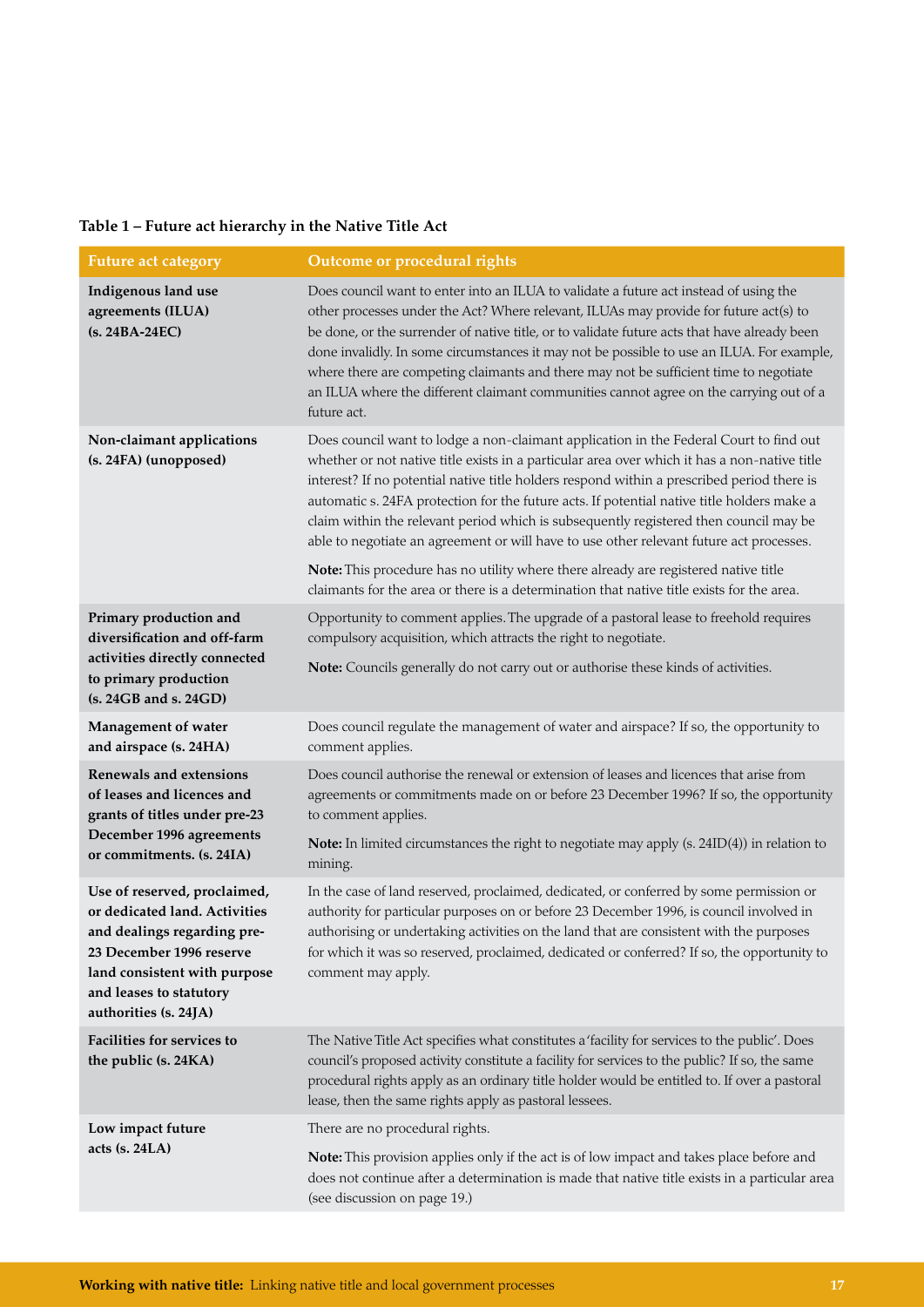| Table 1 – Future act hierarchy in the Native Title Act (continued) |  |  |
|--------------------------------------------------------------------|--|--|
|--------------------------------------------------------------------|--|--|

| <b>Future act category</b>                      | Outcome or procedural rights                                                                                                                                                     |
|-------------------------------------------------|----------------------------------------------------------------------------------------------------------------------------------------------------------------------------------|
| Acts that pass the freehold<br>test $(s. 24MD)$ | Freehold test – if the act could have been done had the native title holders instead had<br>freehold and if legislation is in place to protect areas of Indigenous significance: |
|                                                 | the right to negotiate may apply<br>$\bullet$                                                                                                                                    |
|                                                 | the right to be object may apply or<br>$\bullet$                                                                                                                                 |
|                                                 | ordinary title rights apply (for example in relation to compulsory acquisition of native<br>$\bullet$<br>title).                                                                 |
|                                                 | Note: The Native Title Act specifies a number of circumstances where the freehold test<br>applies.                                                                               |
| Acts affecting offshore<br>places (S24NA)       | Procedural rights for native title holders are the same as if they hold non-native<br>title rights.                                                                              |
|                                                 | <b>Note:</b> Councils generally do not carry out or authorise these kinds of activities.                                                                                         |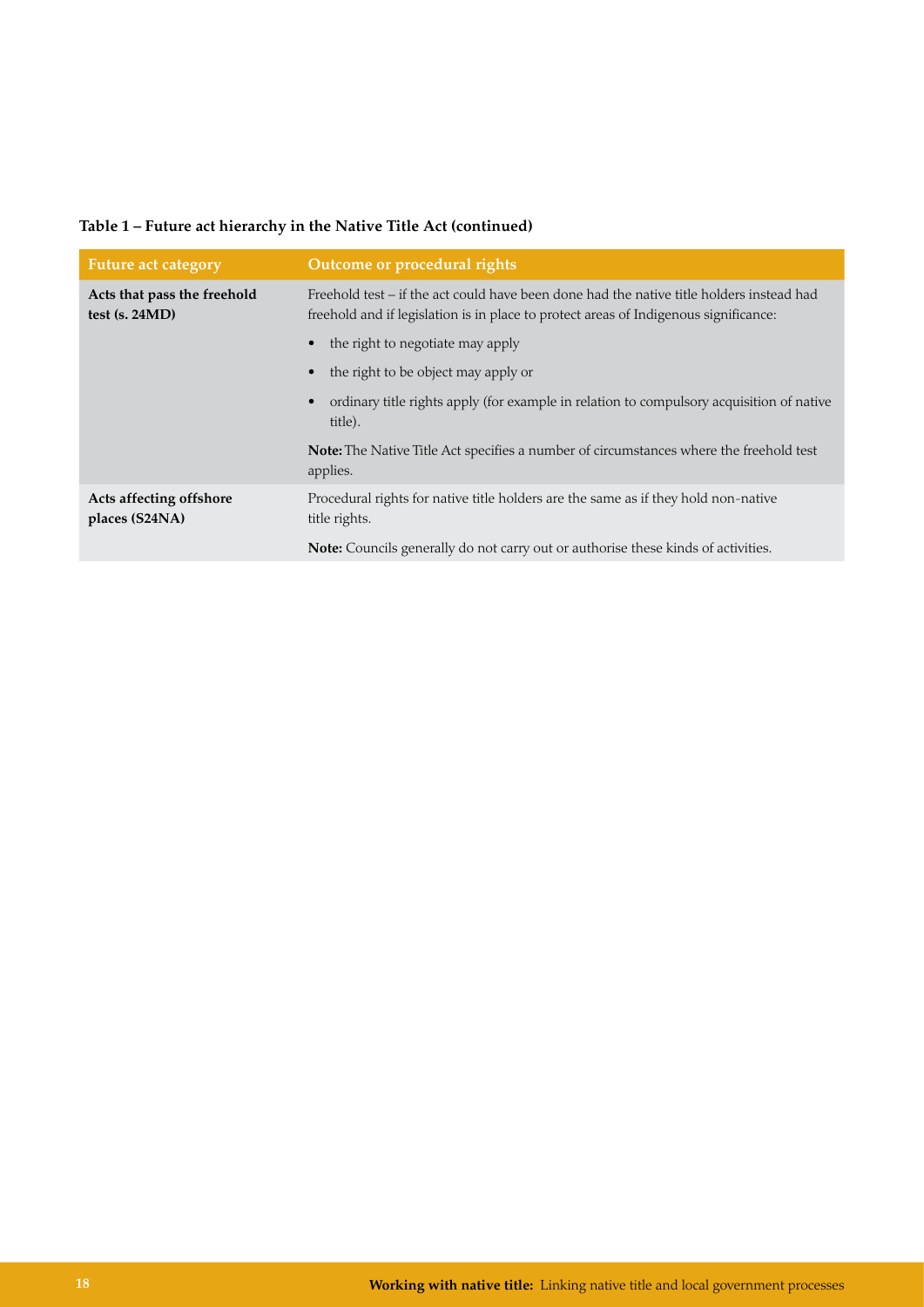However, after a determination has been made that native title exists, such acts may be able to continue by agreement with the native title holders or under other future act provisions. The native title holders may agree to the carrying out of those acts or as the occupiers they may be legally obliged to undertake specific works themselves, such as noxious weed management, depending on the relevant state or territory legislation.

The difficulty arises, in part, because the Native Title Act does not define what constitutes a low impact act. The Native Title Act only identifies what it must not involve, namely:

- granting tenure such as freehold, leases or conferral of an exclusive right to possession
- excavation or clearing land or water unless:
	- this is necessary for the protection of public health or public safety or
	- it involves tree lopping, clearing of noxious or introduced animal or plant species, foreshore reclamation, regeneration or environmental assessment or protection activities
- mining (other than fossicking by using hand-held implements)
- construction of any building or structure (other than fencing

or a gate) that is a fixture or disposal or storing of garbage or any poisonous, toxic or hazardous substance.

It is important to have a clear understanding of what constitutes a low impact act. Council may therefore need to seek legal advice on whether what they propose to do is a low impact future act. If the advice is that the proposed act is not a low impact future act, then council needs to ascertain what other procedural rights may apply and what council's options are. Council may also wish to discuss these matters with native title claimants or holders to reach agreement on what kinds of council activities constitute low impact acts and what does not.



*Councils need to seek independent legal advice on whether what they propose to do is a low impact future act.*